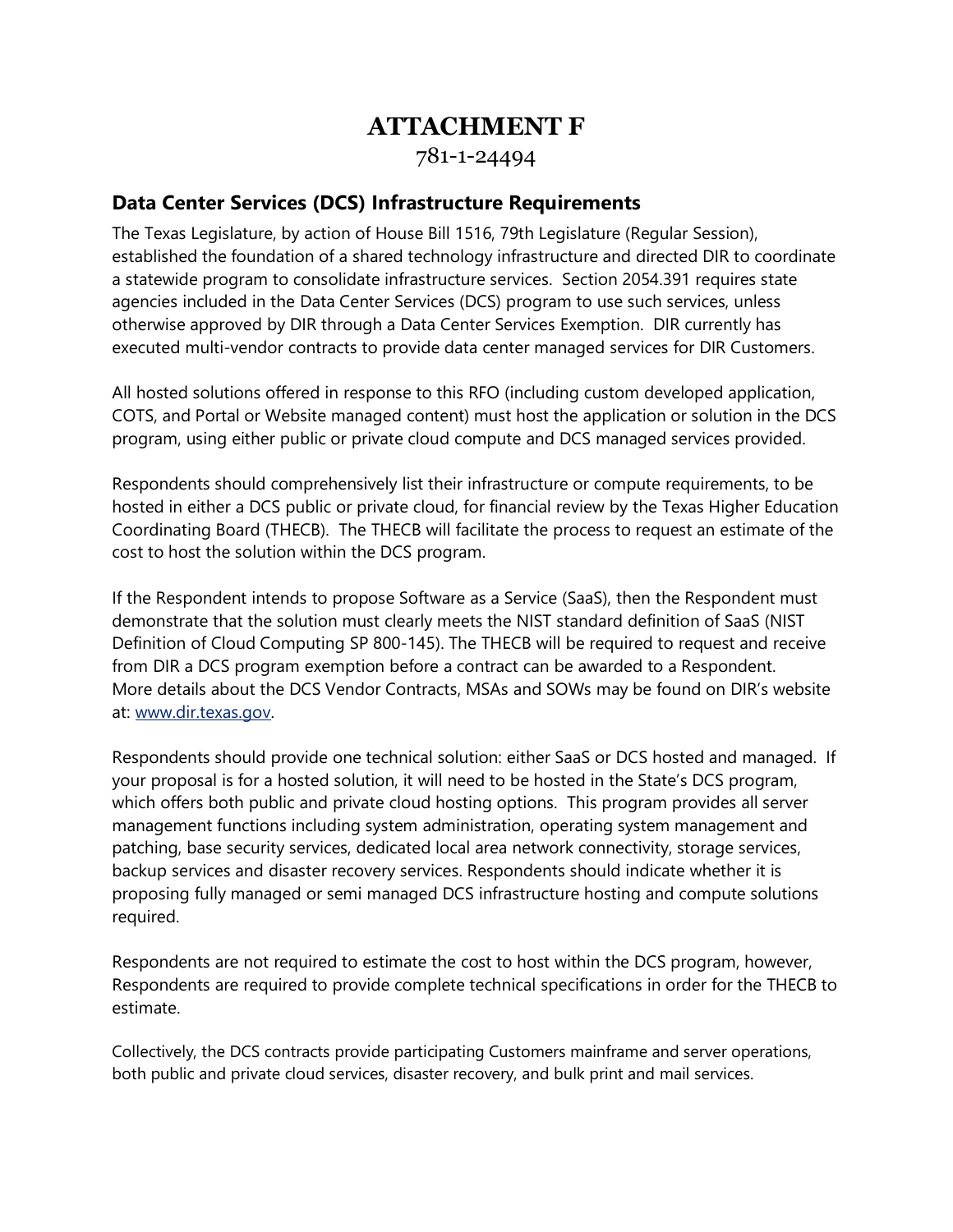## **DCS Public and Private Cloud Compute and Software Acquisition**

As a participating entity in the DCS program, THECB is required to acquire all in-scope infrastructure compute, services and software through the DCS program. Respondents must include complete compute and software infrastructure requirements in their response in order for THECB to estimate DCS costs.

The Successful Respondent is required to participate in the procurement process, including submitting the request for service into the DCS ServiceNow Tool, participating in the requirements gathering sessions, and validating the acquisition proposals received. Proper long-range planning is required in order to ensure compute is provisioned to meet project schedules.

## **DCS Process Management**

The Successful Respondent will be required to participate in the defined DCS processes for incident management, problem management, change management, release management, configuration management, and request management. In the management plans described in this RFO Section 3.01 Technical Requirements (Attachment F) the Respondent must describe its interactions with the DCS program. *(For the agency: The DCS Services Management Manual is available for you to post in your data room for respondents. Please contact DIR to request a copy*.

## **DCS Public Cloud**

Industry leading public cloud services available from DIR Shared Technology Services are hardened public cloud virtual data center solutions with a focus on aligning the DCS Operating Model with Industry Best Practices, technical and security assurances, and onboarding of public cloud services through AWS, Azure, and Google.

Leveraging Cloud Native tooling, the DCS Cloud Service model is poised to align to the value of Cloud Service Providers by evolving capabilities with investment in Service Evolution of the Public Cloud. Our expanded Public Cloud model delivers IaaS, PaaS, and SaaS services with products and tooling built for and within the Public Cloud to leverage the full benefits of Public Cloud services with the security assurances of DCS.

#### **Sandbox Public Cloud Support**

This operational model is intended for environments with use cases such as proof-of-concepts, sandbox, and lower lifecycle development and testing activities which can operate with network restrictions preventing communication with the STS Consolidated Data Centers and unsolicited inbound internet communication. Network connectivity to this environment is thru a secure customer VPN connection provisioned by the DCS managed service provider.

Native public cloud console access to Public Cloud IaaS services (with minimal restrictions) is available enabling customer flexibility operating in the Public Cloud.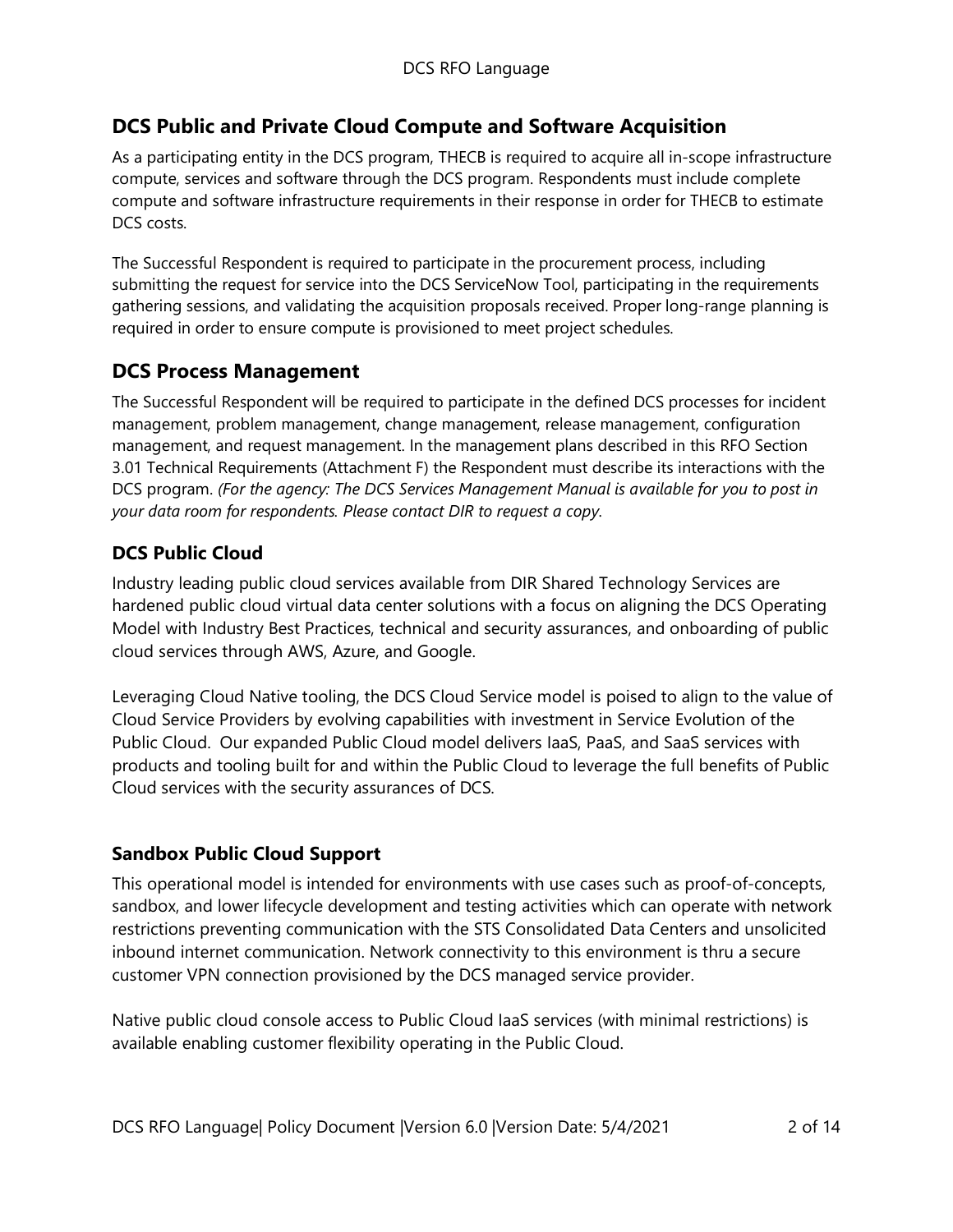Customers are fully responsible for services provisioned within the Sandbox support environments, with minimal SCP support provided.

## **Semi-Managed Public Cloud Support**

The Semi-Managed Cloud operational model is intended for environments where the customer is responsible for operating system management and monitoring, application level support and associated incident and change management. This environment requires connectivity through a DCS managed Direct Connect/Virtual Cross Connect (VXC) solution, delivering integration of private cloud resources with public cloud resources including STS assurances.

DCS solutions enabled for customers include the following operational functions for the semi managed environments:

- Native Public Cloud console available with full read access to the cloud environment,
- Specific console roles can be discussed with PCM,
- SaaS based log aggregation services to capture, extract, transform and load pertinent security and event details from Public cloud management environments,
- Advanced analytics and data correlation greatly extend the success of forensic research and investigation,
- Capture Azure events via OMS logs; AWS events via Cloud Trails and Cloud Watch; GCP events via Cloud Operations Suite,
- Cloud Access Security Broker solution spanning AWS, Azure and GCP providing sophisticated analytics to identify violation of policy and combat cyberthreats,
- SaaS based log aggregation services to capture, extract, transform and load pertinent security and event details from Public cloud management environments,
- Utilizing the Security Instrumentation platform (SIP) to measure against cybersecurity KPI and targets. Tests effectiveness of network, endpoint and cloud controls,
- Advanced, customizable reporting with comprehensive API access and integration across multiple platforms, and
- Endpoint protection online or offline with integration into tools such as Windows System Center for compliance and regulatory requirements and mandates.

The DCS SCP is responsible for:

- Provisioning and deprovisioning,
- Enabling Customer console and IaaS access,
- Acquiring, installing, and patching the operating system,
- Installing and maintaining antivirus,
- Performing SIEM logging, critical watch reporting and security incident response, and
- Asset discovery and CMDB integration.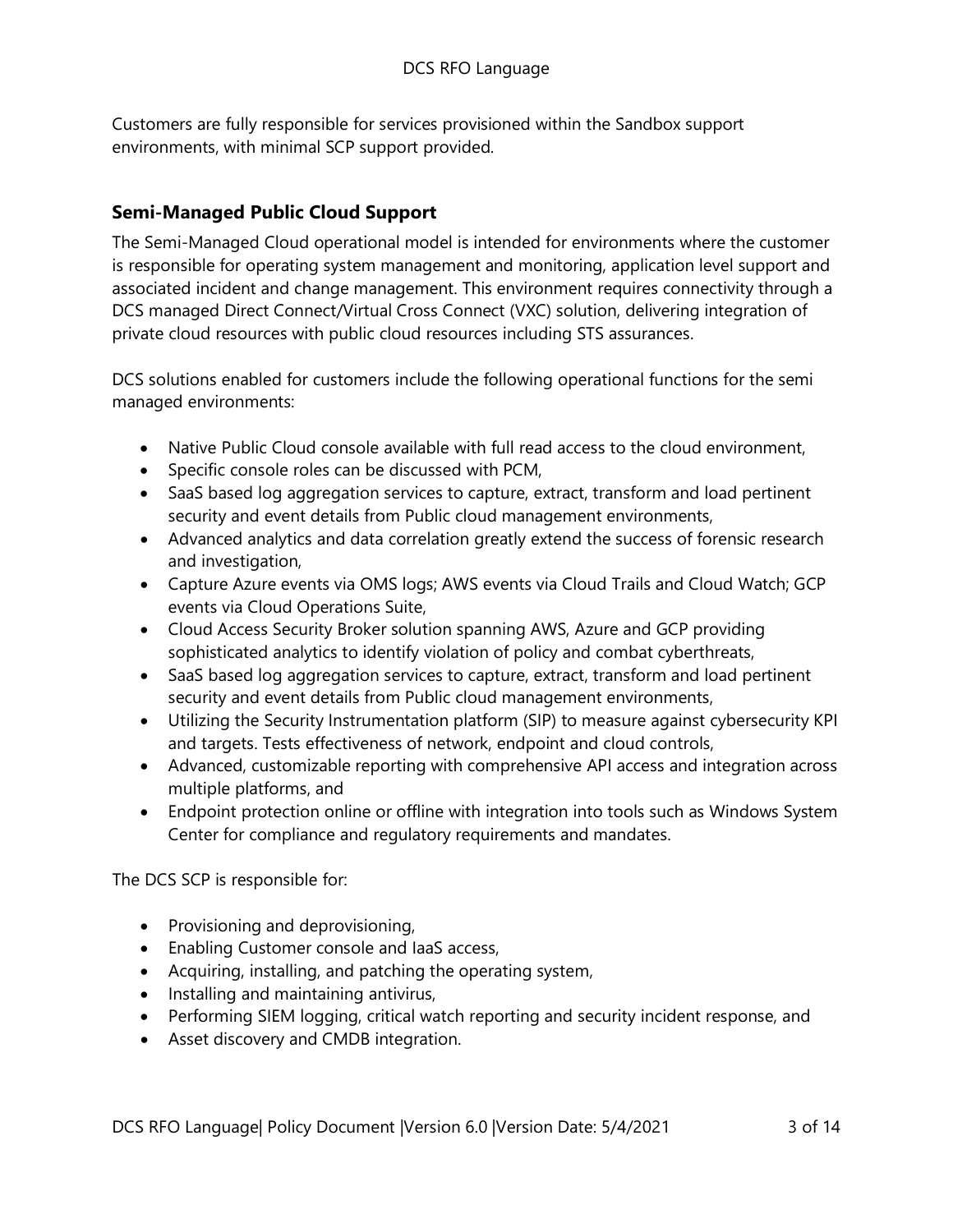## **Fully Managed Public Cloud Support**

The Fully-Managed Cloud operational model is intended for environments where the DCS Service Component Provider (SCP) is responsible for all aspects of the service lifecycle including provisioning, deprovisioning, ongoing operating system (OS) support, monitoring, environment maintenance, customer Incident Request, Change Requests, and Work Orders.  Connectivity over a new or previously existing Virtual Cross Connect (VXC) between onpremises CDC resources and cloud resources enables the extension of STS assurances to the hybrid environment.

DCS solutions enabled for customers include the following operational functions for the fully managed environments:

- Native Public Cloud console available with full read access to the cloud environment.
- Read access to view inventory and state information of cloud resources,
- Usage and cost reporting and budget management,
- SaaS based log aggregation services to capture, extract, transform and load pertinent security and event details from Public cloud management environments,
- Advanced analytics and data correlation greatly extend the success of forensic research and investigation,
- Capture Azure events via OMS logs; AWS events via Cloud Trails and Cloud Watch; GCP events via Cloud Operations Suite,
- Cloud Access Security Broker solution spanning AWS, Azure and GCP providing sophisticated analytics to identify violation of policy and combat cyberthreats,
- SaaS based log aggregation services to capture, extract, transform and load pertinent security and event details from Public cloud management environments,
- Utilizing the Security Instrumentation platform (SIP) to measure against cybersecurity KPI and targets. Tests effectiveness of network, endpoint and cloud controls,
- Advanced, customizable reporting with comprehensive API access and integration across multiple platforms,
- Endpoint protection online or offline with integration into tools such as Windows System Center for compliance and regulatory requirements and mandates,
- Real-time intervention, blocking, and prevention for any in-process runtime attacks, includes,
- Integration with 3rd party tools across the entire cloud native lifecycle, and
- Web Application Firewall protecting applications in the cloud with consistent policies and management capabilities as on-premise solutions (optional).

The DCS SCP is responsible for:

- Provisioning and deprovisioning,
- Enabling Customer console and IaaS access,
- Acquiring, installing, and patching the operating system,
- Ongoing operating system (OS) support,

DCS RFO Language| Policy Document | Version 6.0 | Version Date: 5/4/2021 4 of 14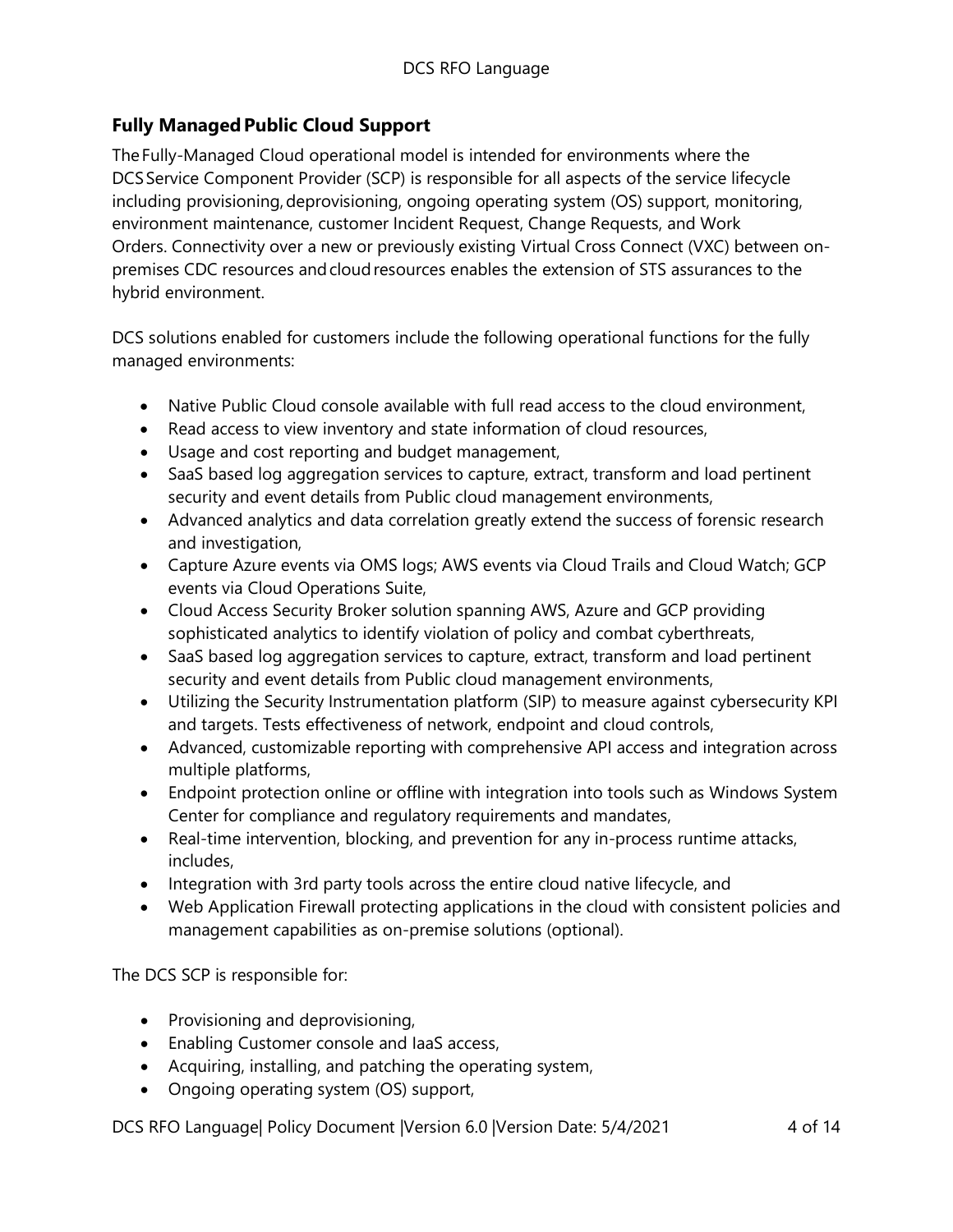- Installing and maintaining antivirus,
- Monitoring and environment maintenance,
- Performing SIEM logging, critical watch reporting and security incident response,
- Customer Incident Request, Change Requests, and Work Orders, and
- Asset discovery and CMDB integration.

## **Platform as a Service (PaaS)**

DCS managed Direct Connect/Virtual Cross Connect (VXC) will be required for integration between the CDC and the Cloud Service Provider PaaS environments.

DCS solutions enabled for customers include the following operational functions for PaaS environments:

- Native Public Cloud console available with full read access to the cloud environment,
- PaaS access management provisioned in alignment with DCS program service responsibility matrix distinguishing customer and service provider responsibilities,
- Read access to view inventory and state information of cloud resources,
- Usage and cost reporting and budget management,
- SaaS based log aggregation services to capture, extract, transform and load pertinent security and event details from Public cloud management environments,
- Advanced analytics and data correlation greatly extend the success of forensic research and investigation,
- Capture Azure events via OMS logs; AWS events via Cloud Trails and Cloud Watch; GCP events via Cloud Operations Suite,
- Cloud Access Security Broker solution spanning AWS, Azure and GCP providing sophisticated analytics to identify violation of policy and combat cyberthreats,
- SaaS based log aggregation services to capture, extract, transform and load pertinent security and event details from Public cloud management environments,
- Utilizing the Security Instrumentation platform (SIP) to measure against cybersecurity KPI and targets. Tests effectiveness of network, endpoint and cloud controls,
- Advanced, customizable reporting with comprehensive API access and integration across multiple platforms,
- Endpoint protection online or offline with integration into tools such as Windows System Center for compliance and regulatory requirements and mandates,
- Real-time intervention, blocking, and prevention for any in-process runtime attacks, includes,
- Integration with 3rd party tools across the entire cloud native lifecycle, and
- Web Application Firewall protecting applications in the cloud with consistent policies and management capabilities as on-premise solutions (optional).

The DCS SCP is responsible for: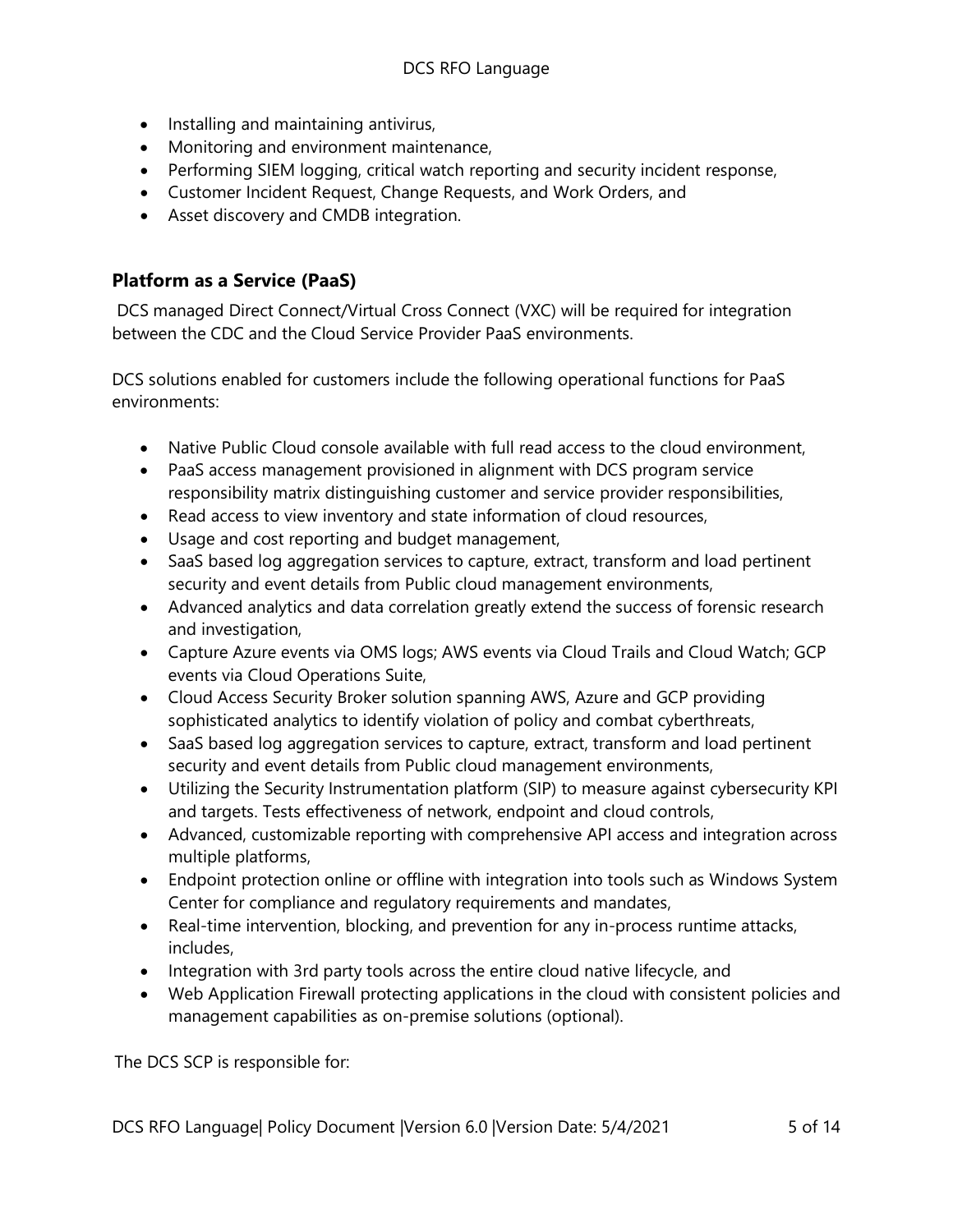- Maintenance and enablement of VXC and VPC/VNET ,
- Integration between public cloud IaaS services and PaaS service as needed,
- All cloud deployments,
- Enabling Customer console and PaaS access, and
- Asset/Service discovery and CMDB integration.

## **Virtual Cross Connect (VXC)**

The DCS Service Component Provider (SCP) uses Megaport to provide a virtual networking solution that allows customers to securely connect to multiple Cloud Providers without having to establish direct connections between the individual customer and Cloud Provider.

VXCs provide dedicated bandwidth for the customer to a Cloud Provider location, including traffic segmentation. AWS and Google require one VXC per DIR Customer, whereas Azure requires two. Two VXCs are recommended for improved network resiliency.

The DCS Service Component Provider (SCP) is responsible for provisioning and management of VXCs.

## **Virtual Private Cloud (VPC)**

A VPC is a public cloud networking construct roughly analogous to a VLAN in current Consolidated Data Centers (CDCs). It is designed to enable network and security services to the workloads that run inside the public cloud.

VPCs go by different names based on the Public Cloud provider: Google and AWS calls them VPCs, while Azure calls them VNETs. DCS prefers to use VPCs to mean the network construct used by the Public Cloud Provider.

The DCS Service Component Provider (SCP) is responsible for provisioning and management of VPCs.

## **DCS Private Cloud**

The Data Center Services program maintains two consolidated data centers geographically separated in order to provide disaster recovery. The Texas Private Cloud (TPC) provides technology infrastructure compute and storage based on standard reference models and managed services options.

Fully-managed or Semi-managed support services are available for all compute platforms with multiple service levels.

DCS RFO Language| Policy Document |Version 6.0 |Version Date: 5/4/2021 6 of 14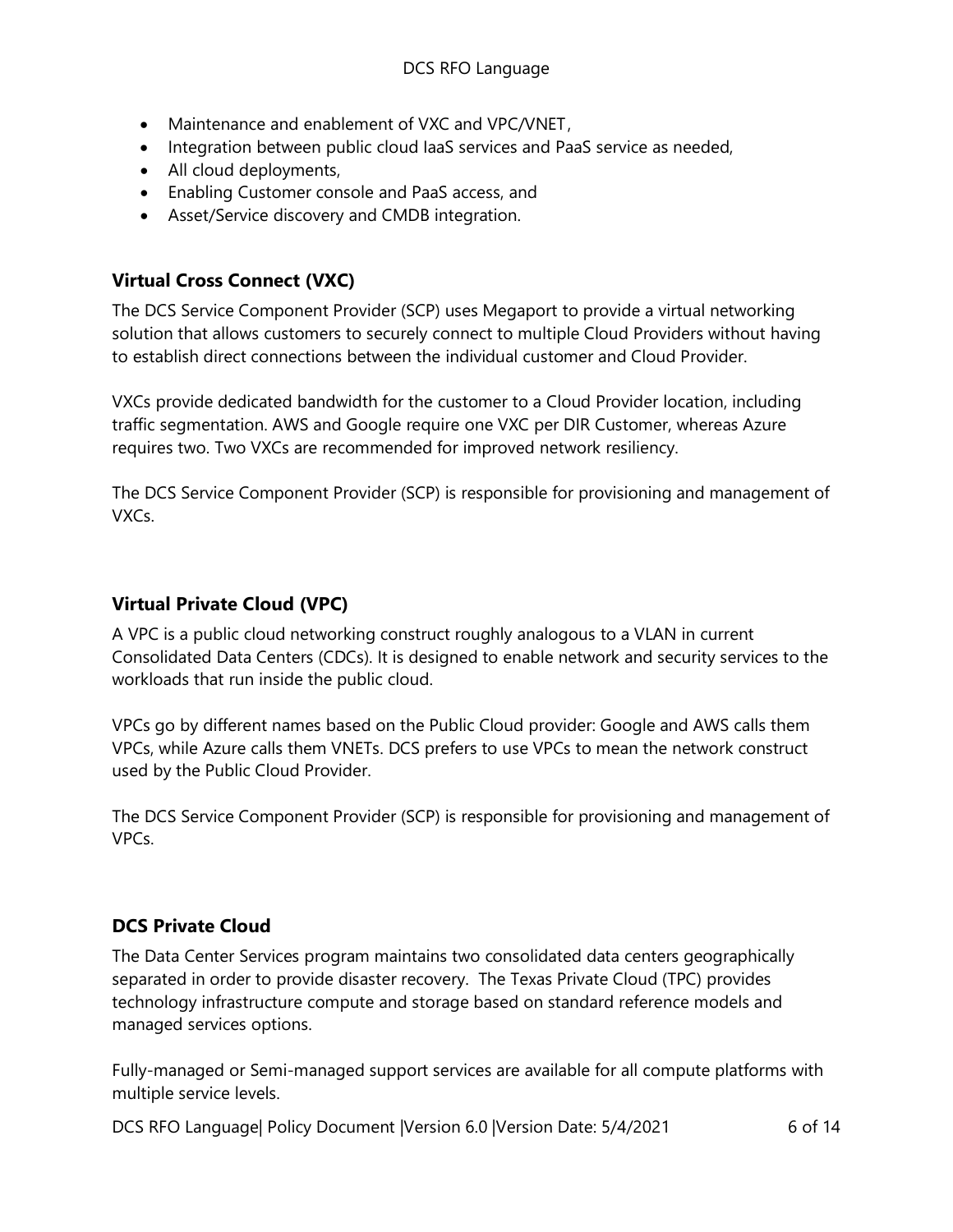- Consolidated Fully Managed Premier Plus
- Consolidated Fully Managed Premier Plus (UNIX)
- Consolidated Fully Managed Premier
- Consolidated Fully Managed Premier (UNIX)
- Consolidated Semi Managed Standard
- Consolidated Limited Managed Sandbox

The DCS program supports operating system standards that include:

- Microsoft Windows,
- Red Hat Linux,
- SUSE Linux,
- OES Linux,
- AIX (non-standard by advanced exception approval only), and
- Oracle Linux (Enterprise Exadata and Fractional Oracle only).

Data is protected by the Dell EMC Data Protection Suite, which writes to replicated tapeless systems in the alternate data center for Disaster Recovery purposes.

All DCS compute platforms use DCS enterprise SAN storage except for the Fractional Intel VxRail hyper-converged infrastructure (HCI) that uses an internal VSAN technology.

The DCS program offers CDC virtual compute solutions for Intel (Windows / Linux), and IBM Power System Platforms (by exception approval only) based on customer business needs. See below for more information.

## **Fractional Intel Virtualization (Consolidated Data Center)**

The Fractional Intel Virtualization solution is an Infrastructure as a Service (IaaS) providing an Intel virtualized environment based on VCE/VBlock converged infrastructure, Dell EMC VxRail hyperconverged infrastructure (HCI)or the Cisco UCS compute systems supporting Windows and Linux operating systems.

Reliability is supported with the use of VMware virtualization and high availability clustering. Flexible configurations are available in 1vCPU and/or 2GB memory increments. Maximum limits are 500GB memory and 72vCPU for HCI or 64vCPU for VBlock.

Optionally, customer-dedicated Cisco Intel UCS blades are supported with customer-specified compute, memory, and hypervisor or bare metal configurations that leverage the shared VBlock or UCS infrastructure.

## **Enterprise SAN Storage**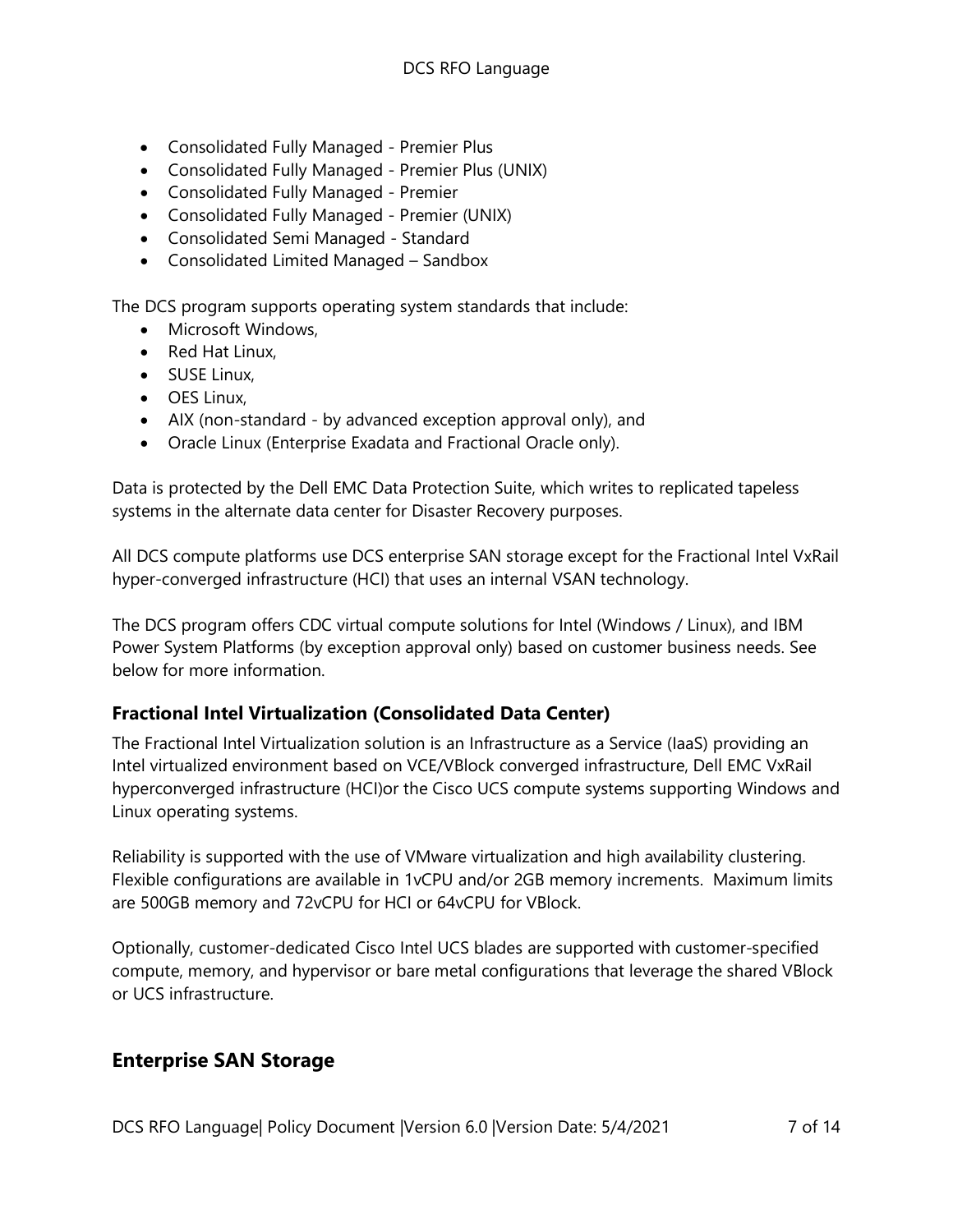The DCS program provides enterprise SAN storage services using a four-tiered approach. The tiered storage methodology supports the use of various types of data storage architecture, pricing, and recovery. The solution is based on DellEMC Vmax Enterprise Storage, is protected by redundant architecture, and can be replicated to an alternate Consolidated Data Center (CDC).

#### **Non-HCI Server SAN Storage Tiers**

- Tier 0 All SSD storage: Highest IOPS and fastest response times
- Tier 1 Ultra high-performance storage: Generally, for very high database transactions
- Tier 2 High performance storage: OS and production databases requiring high performance
- Tier 3 Medium performance storage: Standard storage requirements

#### **HCI VMware vSAN Storage Tiers**

The VxRail HCI uses VMware vSAN which provides all flash storage to the hyper-converged environment. VMware vSAN is a hyper-converged, software-defined storage (SDS) product developed by VMware that pools together direct-attached storage devices across a VMware vSphere cluster to create a distributed, shared data store.

#### **HCI Server vSAN Storage Tiers**

- Tier 1 Ultra high-performance storage: Generally, for very high database transactions
- Tier 2 High performance storage: OS and production databases requiring high performance
- Tier 3 Medium performance storage: Standard storage requirements

## **Private Cloud Managed Support Services (available for all compute platforms)**

#### **Fully Managed Private Cloud**

The Service Component Provider (SCP) is responsible for all aspects of the IaaS lifecycle, including provisioning the:

- Ongoing operating system (OS) support,
- Ongoing database and middleware support (where optional services are selected),
- Hardware maintenance,
- Incident, change and customer service request tickets,
- Service Catalog Requests,
- Asset discovery and CMDB integration,
- All base security functions (i.e. antivirus, patching, SIEM), and
- Optional advanced security available.

#### **Semi-Managed Private Cloud**

The customer is responsible for OS support and all application level support as summarized below.

DCS RFO Language| Policy Document | Version 6.0 | Version Date: 5/4/2021 8 of 14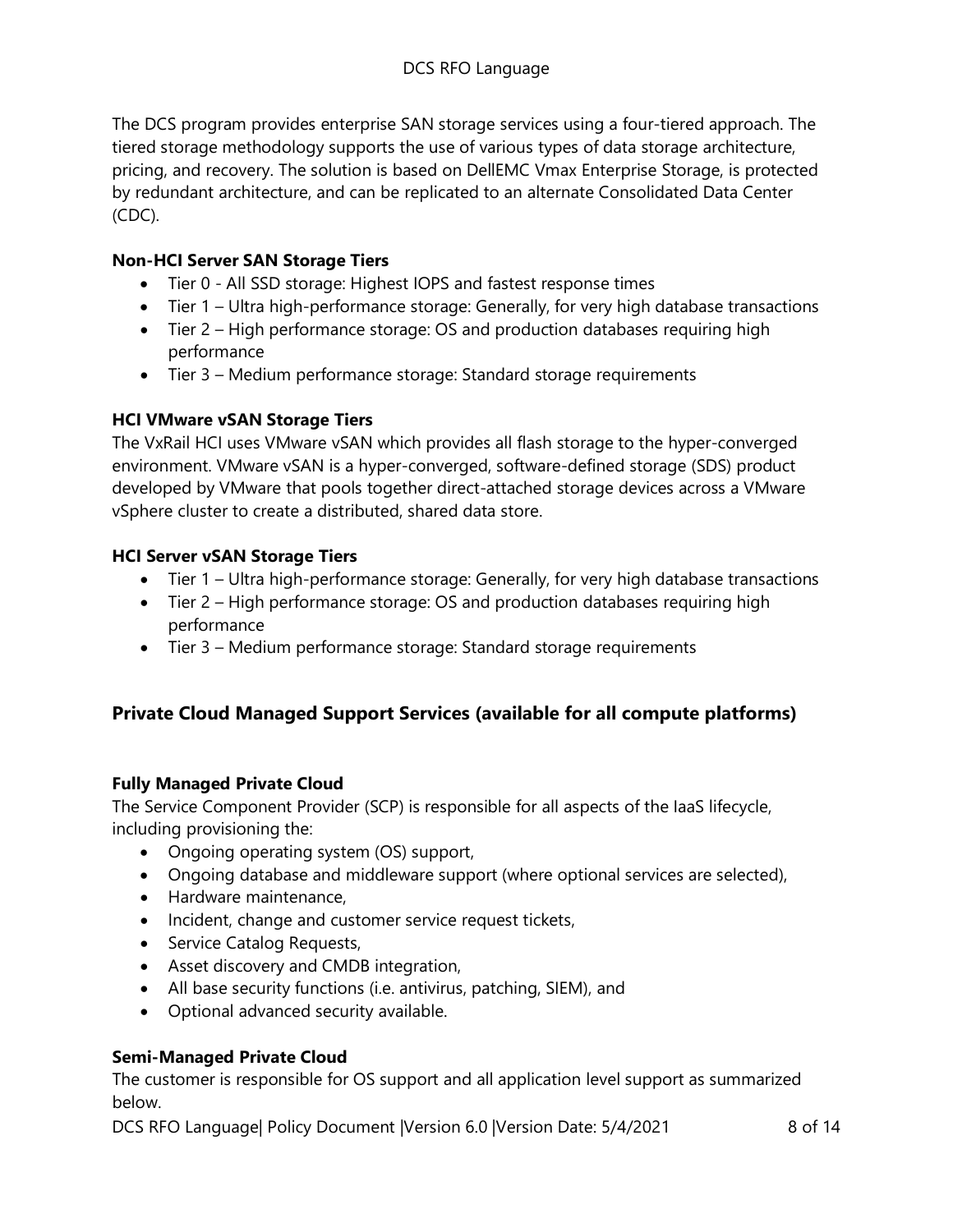#### SCP Responsibilities

- Provisioning
- Acquiring, installing, and patching the OS
- Installing and maintaining antivirus protection
- Performing SIEM logging, critical watch reporting and security incident response
- Performing hardware container maintenance and reboots
- Responding to Incidents and Service Catalog Requests related to hardware
- Asset discovery and CMDB integration

Customer Responsibilities

- OS management
- Monitoring
- Creating and managing Incidents, Change Requests, and Service Catalog Requests

#### **Database Standards**

Database management support for multiple database platforms are classified as two groups. Each platform allows for support and management of a database environment with customer privileged access and with varied availability requirements for each unique customer.

#### **Standard Databases**

- Oracle
- MS SQL
- MySQL
- DB2

#### **Non-Standard Databases**

- Sybase
- Informix
- Adabas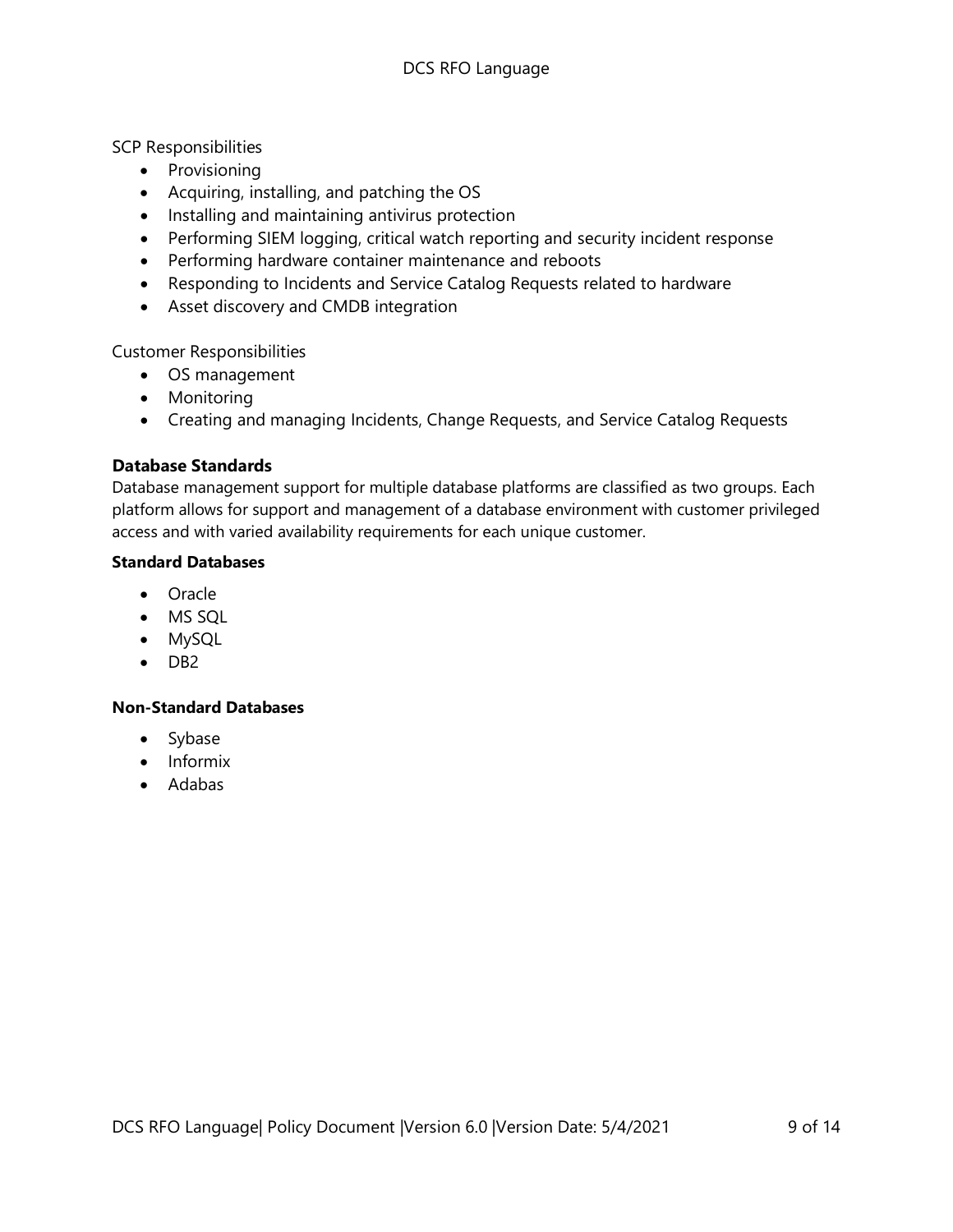## **Oracle Database Offerings**

#### **Enterprise Exadata**

Enterprise Exadata is an option for Oracle Real Application Cluster (RAC) databases requiring high performance and high availability. Enterprise Exadata is a shared Oracle engineered system that provides an isolated multi-tenant environment. Enterprise Exadata provides virtual machine clusters consisting of two Oracle virtual machines with a minimum configuration of 4 cores and 64 GB RAM each and up to 9600 GB of storage and can be scaled up with additional cores, memory and storage.

| <b>Exadata Configuration</b><br><b>Options</b>                   | <b>Cores</b> | <b>RAM</b>     | <b>Storage</b><br>(GB) |
|------------------------------------------------------------------|--------------|----------------|------------------------|
| Enterprise Exadata VM<br>Cluster Small                           | $4 + 4$      | $64 +$<br>64   | 9600                   |
| Enterprise Exadata VM<br><b>Cluster Medium</b>                   | $6 + 6$      | $96 +$<br>96   | 14400                  |
| Enterprise Exadata VM<br>Cluster Large                           | $8 + 8$      | $128 +$<br>128 | 19200                  |
| Enterprise Exadata VM<br>Additional cores $(2+2)$                | $2 + 2$      | $32 +$<br>32   | 4800                   |
| Enterprise Exadata VM<br>Additional RAM (8 GB +<br>8GB)          |              | $8 + 8$        |                        |
| Enterprise Exadata VM<br><b>Additional ASM Storage</b><br>512 GB |              |                | 512                    |

#### **Enterprise Exadata Minimum Oracle Database Software and Option requirements:**

- Oracle Enterprise Edition
- Oracle Real Application Clusters (RAC)
- Oracle Diagnostics Pack
- Oracle Tuning Pack
- Oracle Database Vault
- Oracle Advanced Security
- Database Lifecycle Management Pack
- Oracle Cloud Management Pack
- Oracle Partitioning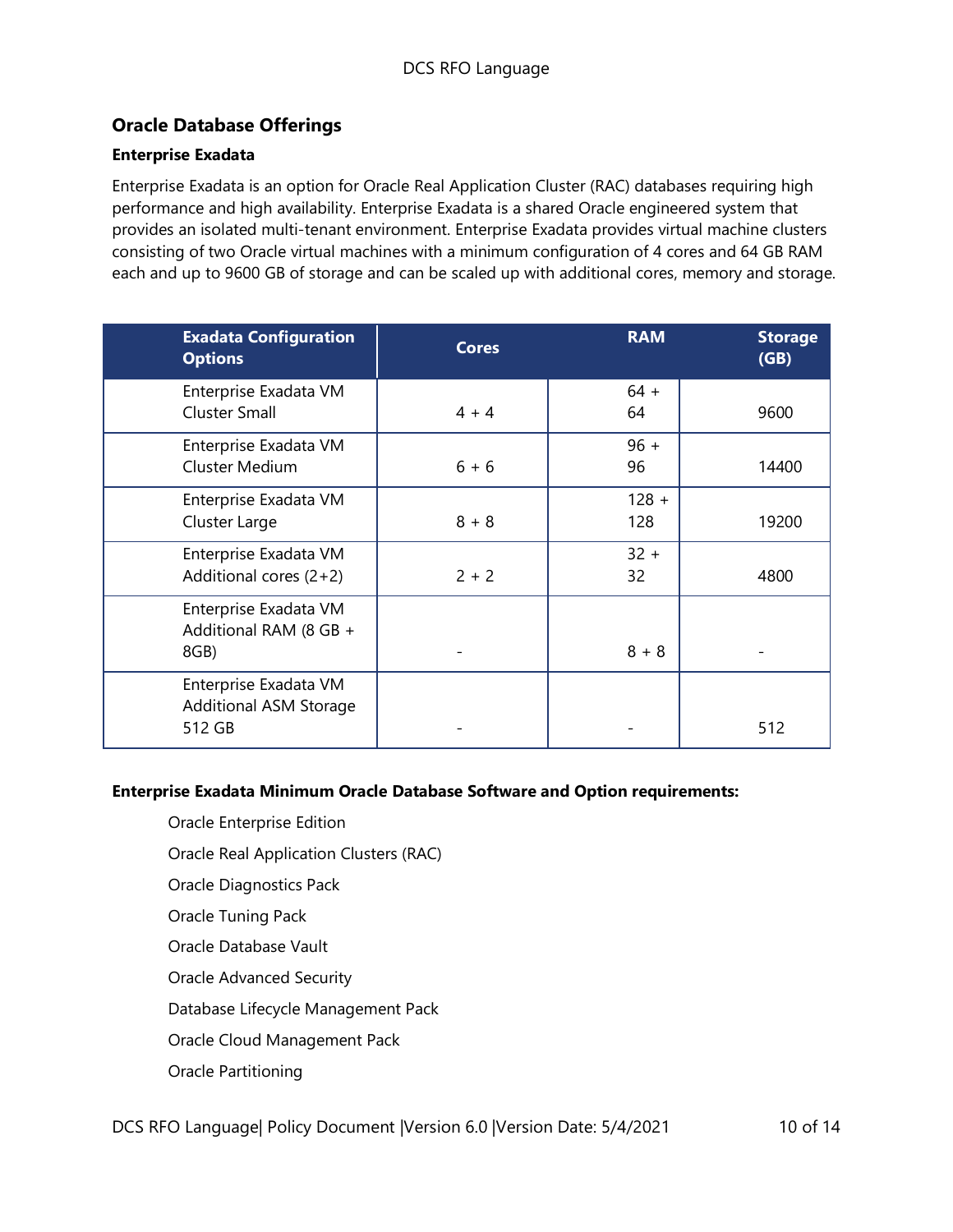#### **Fractional Oracle**

Fractional Oracle is a potential refresh target for small databases and Oracle applications. Fractional Oracle alleviates the software licensing issues with running Oracle Database software on VMware because it allows for sub-capacity licensing on Intel. It also provides better scalability and resiliency than bare metal servers. Fractional Oracle runs on the same converged infrastructure hardware (VBlock Cisco blades) as Fractional Intel and takes advantage of existing support resource units. However, Oracle Linux KVM is used as the virtualization software instead of VMware. Fractional Oracle supports Oracle Linux, RHEL, and Windows virtual machine operating systems.

Minimum Fractional Oracle vCPUs is 2 and can be scaled in increments of 2 to a maximum of 60 vCPU. Virtual memory can be allocated in 2 GB increments up 500 GB.

Minimum Oracle Database software requirements for Fractional Oracle.

Oracle Standard or Enterprise Edition version 19c.

Oracle RAC is not required in the Fractional Oracle environment, but it is an available option for databases requiring high availability.

#### **Database Services Support Options**

The DCS Database support options provide DCS customers with greater flexibility to support application development, release initiatives, and aggressive application business availability requirements. The DCS program uses a two-level approach to support.

Fully-Managed: Maintains the level of support that has historically been provided for databases.

Semi-Managed: The customer has the majority of privileges and responsibilities but retains service provider support for availability, monitoring, maintenance, backups, patching and upgrades.

#### **Private Cloud Hardware and Software Currency**

The DCS hardware infrastructure is refreshed on a 60-month refresh cycle. Operating software, database software, and application utility tools are required to be within *n* or *n*-1 of the currently supported versions of the software manufacturer. The Respondent is required to ensure the application software developed for  $\mathbf t$  the Student Loan Management and Origination System will support the DCS standard hardware and software platforms as described in the DCS Standard Configurations.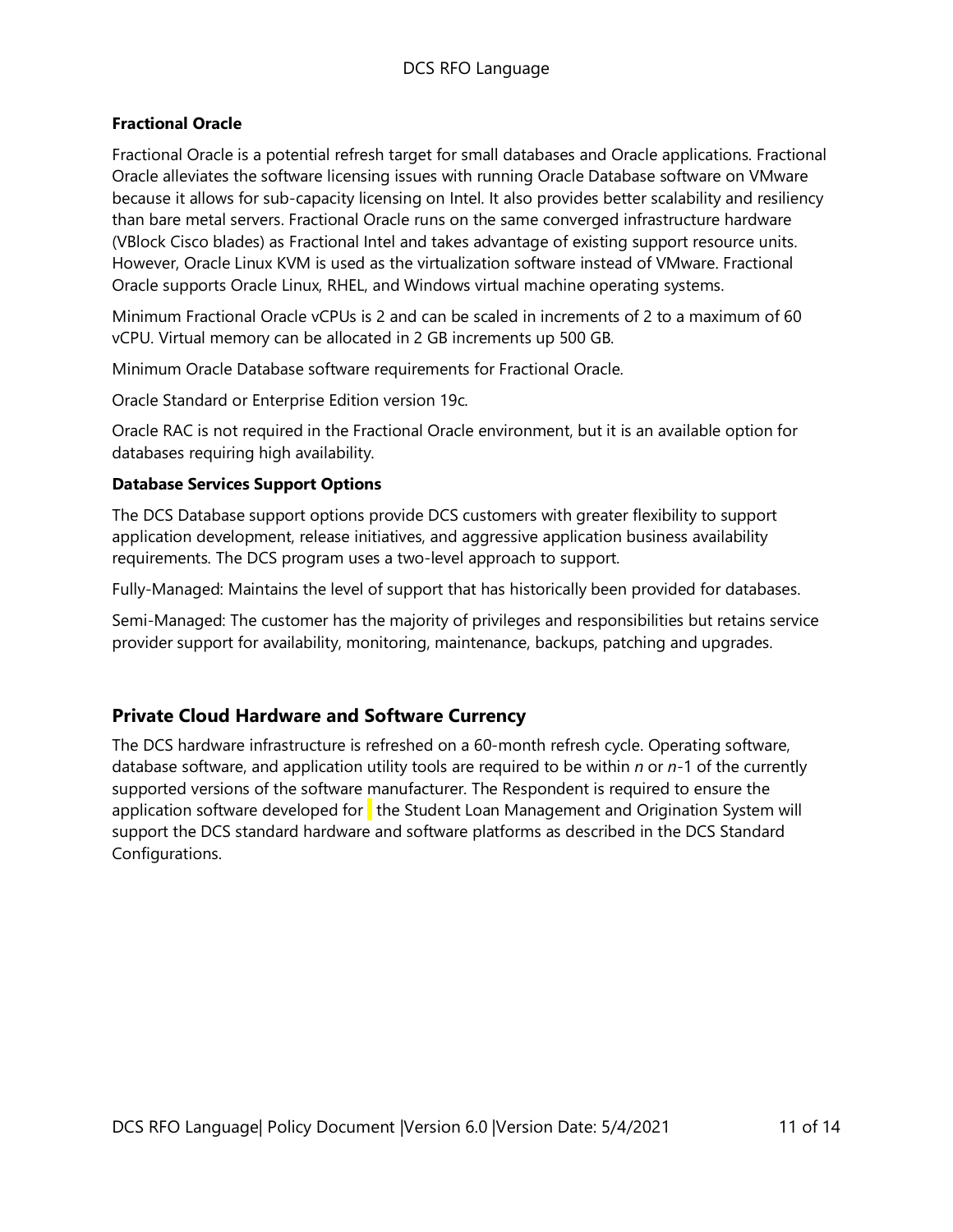## **Functions Retained by THECB – Not Provided by Data Center Services**

For clarity, the following services are not provided by DCS Service Providers. In developing your response, the Respondent should clearly understand that the requestor (agency) performs these functions as needed.

- End-user computing, including desktop, mobile, and LAN-attached multi-function devices.
- Network support, including WAN/LAN support outside of the State data centers, voice/phone support.
- $\bullet$  Help desk (Level I all services).
- Expert troubleshooting and support for all non-DCS services.
- Technology planning, strategies, and visioning.
- Project management.
- Disaster recovery planning and testing for all retained services.
- Business continuity planning for agency processes.
- Packaged imaging systems (scanners, servers, optical disks, etc.).
- Coordination of data center print services, including coordinating form changes with business units, volume trending.
- Data security, security design and policy development, systems access requests (directory/file, ID creation and removal, determination of access rights).
- Logical database administration.
- Application development, support, maintenance, and monitoring.
- Electronic payment processing services.
- Data import and export to the environment (FTP services).
- Reporting services.

#### **Shared Technology Services/Customer Program Responsibilities Overview**

| <b>Services</b>                                                          | <b>STS</b> | <b>Customer</b> |
|--------------------------------------------------------------------------|------------|-----------------|
| <b>Systems/Environment Monitoring</b>                                    |            |                 |
| laaS/PaaS (Network, Compute, Service, Storage and OS,<br>$\bullet$       |            |                 |
| Middleware, Database)                                                    | R          |                 |
| Application<br>$\bullet$                                                 |            | R               |
| <b>Security Monitoring and Management</b>                                |            |                 |
| laaS/PaaS (Network, Compute, Service, Storage and OS,<br>$\bullet$       |            |                 |
| Middleware, Database) - Solutions, Monitoring, Management,               |            |                 |
| Patching, SIEM, CSOC (ITD/ITP, Malware, DDOS, logging). STS              |            |                 |
| SIEM is for STS managed environments (laaS/PaaS) events                  | R          |                 |
| Application                                                              |            | R               |
| <b>Network Provisioning and support -Direct Connect and Public Cloud</b> |            |                 |
| Virtual networking (e.g., VPC, VNET, firewalls)                          | R          |                 |
| laaS/PaaS Compute, Storage and Services Provisioning                     | R          |                 |

DCS RFO Language| Policy Document | Version 6.0 | Version Date: 5/4/2021 12 of 14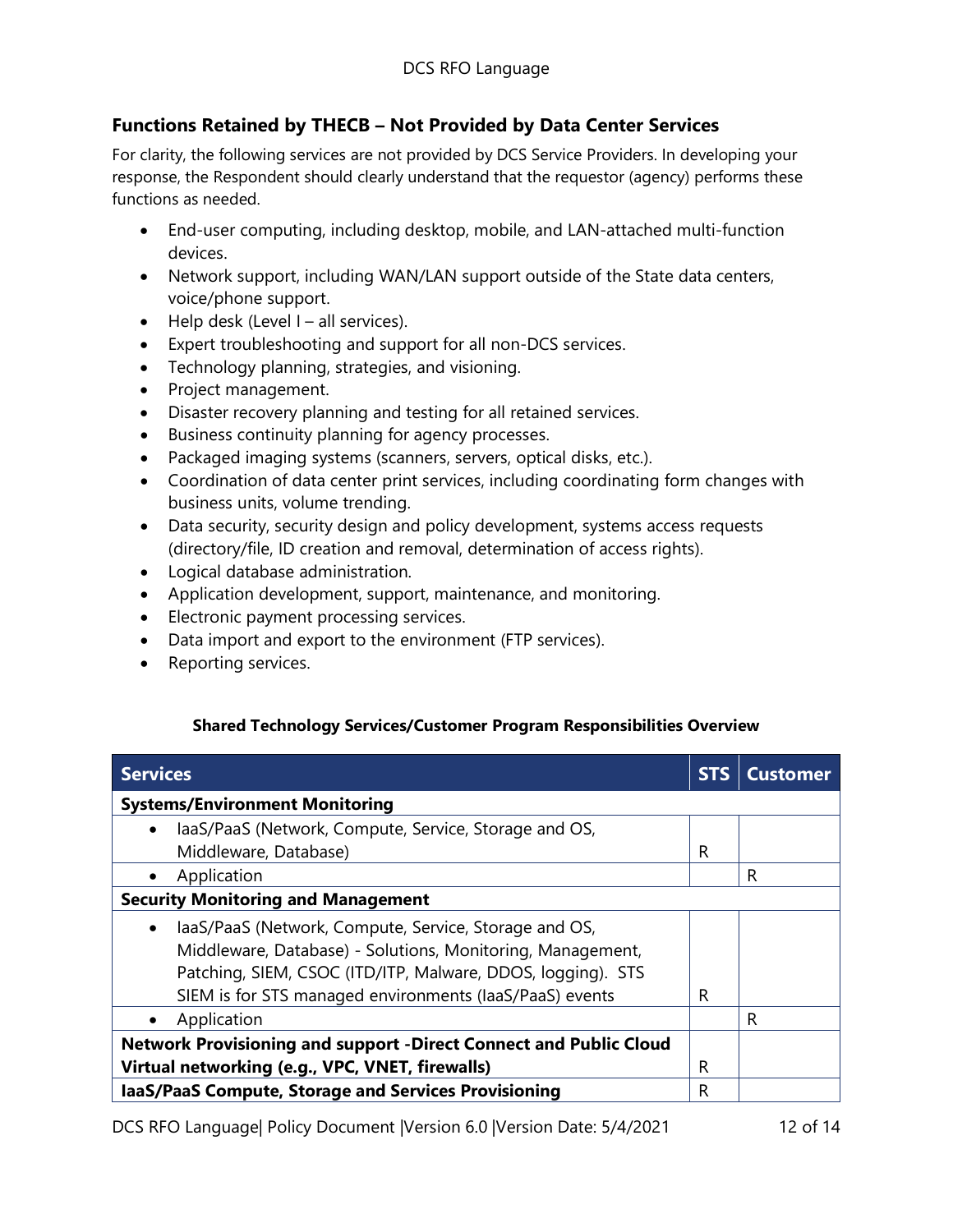## DCS RFO Language

| <b>Services</b>                                                           | <b>STS</b>   | <b>Customer</b> |
|---------------------------------------------------------------------------|--------------|-----------------|
| <b>Support Services</b>                                                   |              |                 |
|                                                                           |              |                 |
| Incident, Request, Change, Problem, Availability, Management<br>$\bullet$ | R            |                 |
| laaS/PaaS (Network, Compute, Service, Storage and OS,<br>$\bullet$        |              |                 |
| Middleware, DB)                                                           | R            |                 |
| Application<br>$\bullet$                                                  |              | R               |
| Installation and Upgrade Support (Software Services)                      | R            |                 |
| Service Request Management (i.e. startup shutdown services for laaS,      |              |                 |
| <b>PaaS environment support)</b>                                          | $\mathsf{R}$ |                 |
| <b>Event Management</b>                                                   |              |                 |
| laaS/PaaS (Network, Compute, Service, Storage and OS,<br>$\bullet$        |              |                 |
| Middleware, DB)                                                           | R            |                 |
| Application<br>$\bullet$                                                  |              | $\mathsf{R}$    |
| <b>Asset &amp; Configuration Management</b>                               |              |                 |
| laaS/PaaS (Network, Compute, Service, Storage and OS,<br>$\bullet$        |              |                 |
| Middleware, DB)                                                           | R            |                 |
| Application - Software discovered is populated in STS CMDB.<br>$\bullet$  |              |                 |
| Agency responsibility for Business and relationship correlation of        |              |                 |
| application data in MSI provided APM (Application Portfolio               |              |                 |
| Management System)                                                        |              | R               |
| <b>Backup and Recovery</b>                                                |              |                 |
| <b>Disaster Recovery</b>                                                  | $\mathsf{R}$ |                 |
| Production Scheduling - Application level scheduling is responsibility    |              |                 |
| of customer                                                               | R            | $\mathsf R$     |
| Availability Management (laaS, PaaS)                                      | R            |                 |
| <b>Identity and Access Management</b>                                     |              |                 |
| laaS/PaaS (Network, Compute, Service, Storage and OS,                     |              |                 |
| Middleware, DB) - Privileged Access Management for STS Provider           |              |                 |
| managed Id's                                                              | $\mathsf{R}$ |                 |
| Application - Includes DB where customer not choosing Optional            |              |                 |
| STS DB support services                                                   |              | R               |
| Account Lifecycle Management-For respective areas of support              |              |                 |
| responsibility                                                            | R            | R               |
| Active Directory - Customer Owned AD with access granted to STS           |              |                 |
| as required for delivery of managed services. Customer and SCP            |              |                 |
| co-exist with responsibility for respective identities.                   | R            | $\mathsf R$     |